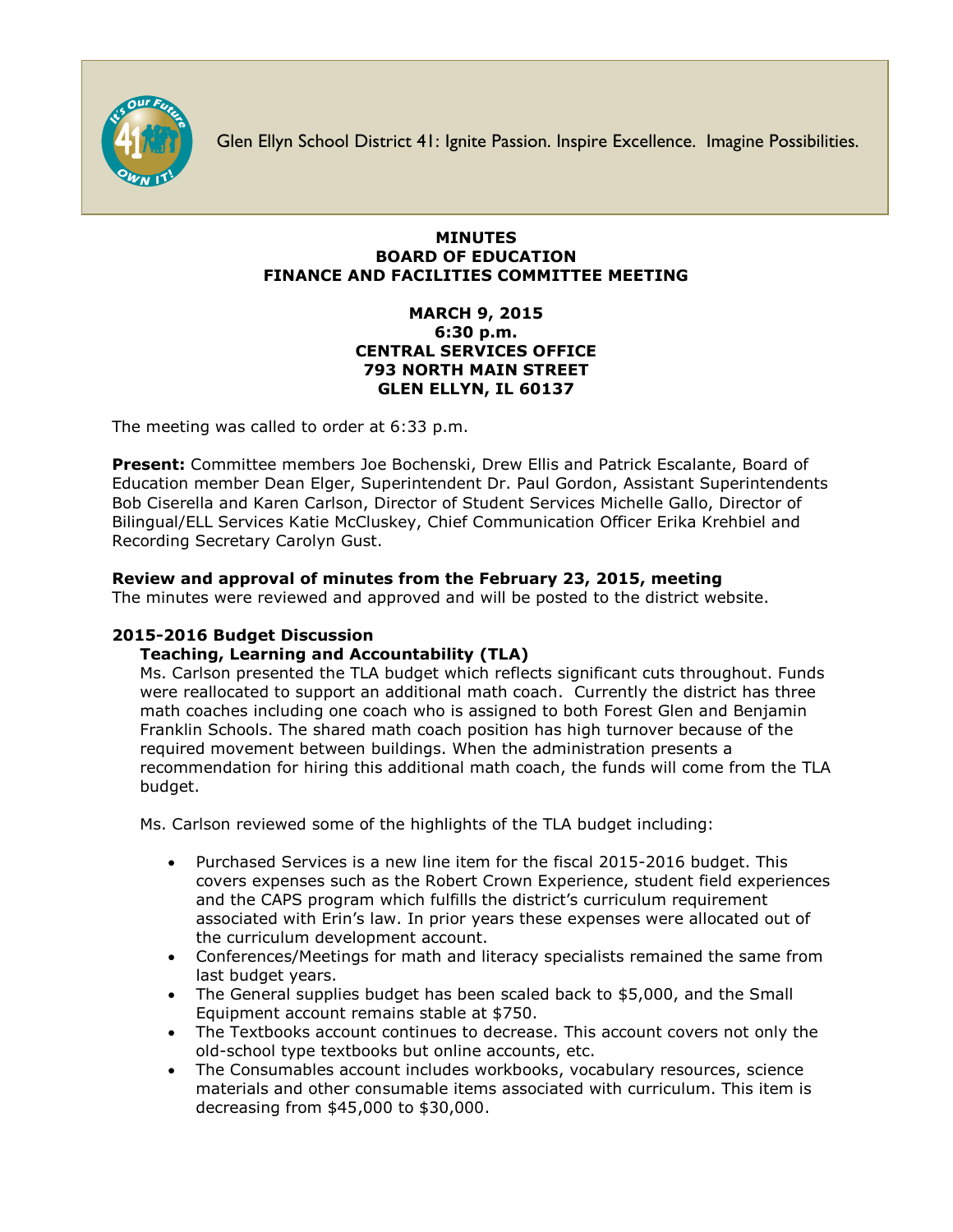- Supplemental Materials account decreased. These are materials that the teachers use to supplement the curriculum.
- The Summer Work/Curriculum Development is decreasing though summer curriculum work continues with work on FLES, dual language, early childhood and science scheduled this summer. Dual language budget isn't enough to cover so the TLA budget supports that program by absorbing the remaining cost.
- The Conferences/Workshops account is used if a principal or Ms. Carlson decides to send a teacher for a curriculum development conference. TLA pays for the remaining cost after the building budget account has been depleted.

A discussion was held regarding the appropriate budget to place associated salary and benefit costs. The Finance Committee requested that all salaries and benefits for staff associated with a particular department be reflected in that department's budget.

Additionally, the committee agreed that the budget should be presented with actual dollars spent in the past two years. The administration agreed to make the requested adjustments.

#### **Student Services**

Ms. Gallo presented the Student Services budget. The MIP and GIP designations and budget dollars have been reallocated to RTI and Elem SC (self-contained), EC SC and Hadley SC accounts; hence, there are no budget dollars on the spreadsheet for MIP and GIP for the 2015-2016 budget year.

The Private Tuition budget account allocation increased based on projections which relied on the fact that the account went over budget in 2013-2014. This account fluctuates year to year as students matriculate out of our programs.

The SpEd Trans/Route Contract account reflects costs for transporting students in the various special service programs via Septran.

Student Services categorical funds are broken down by state and federal with the district receiving approximately \$1.4 million in state funding and \$134,000 in federal funding. Categorical funds are subject to cuts by the legislature.

#### **Bilingual/ESL Services including Pre-K Services**

Ms. McCluskey presented the Bilingual/ESL and Pre-K Services budget. The state grant funds reflected in the revenue spreadsheet is used to fund personnel costs for four staff members.

The EX Duty Stipends/ESL account is used to pay internal translators with district funds. The Translation Services account is used to pay external translators as it is not allowed to be paid out of state or federal grant funds. Supply accounts are also barred from payment from state or federal grant funding.

The Dir Conf/Mtg account pays for conferences for Dual/ESL and Bilingual staff.